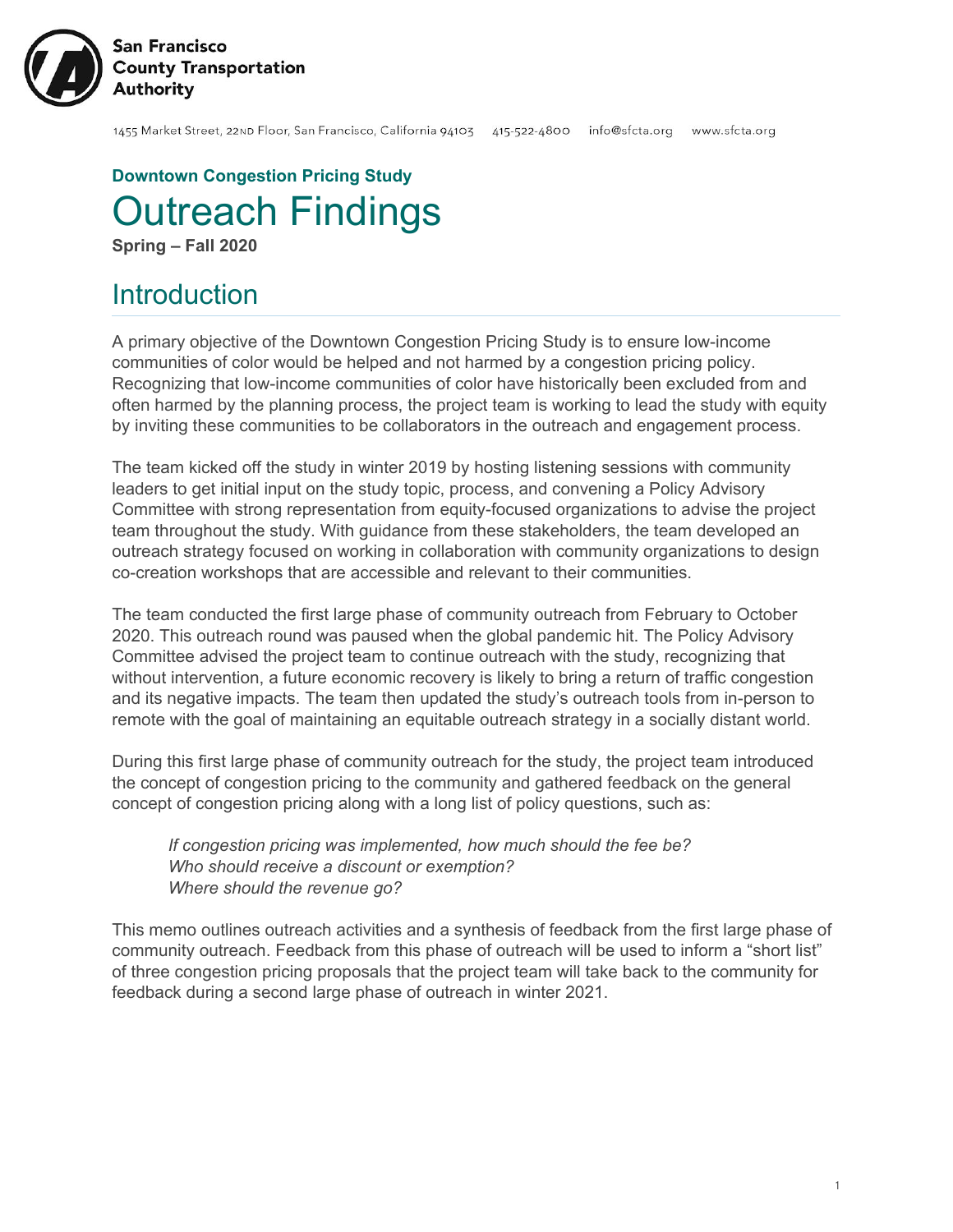# Feedback Tools

The project team utilized the following channels to notify community stakeholders and gather feedback:

- **20+ Co-Creation workshops** with **159+ participants** from Communities of Concern, including:
	- 5 workshops in Spanish
	- 7 Cantonese-only workshops
	- 1 mixed Cantonese-English workshop
- Reached out to **250+ community organizations**, resulting in **60+ meetings with community groups and the public**, including groups in all 11 San Francisco districts and regional stakeholders
- **1,000+ digital survey responses** (Unclog Fog City game) and almost **300 text survey responses** representing all 11 San Francisco districts and regional stakeholders
- **Custom in-language surveys** distributed through Russian American Community Center to the Russian community and through Self-Help for the Elderly to Chinatown business owners
- **● Digital outreach**
	- 50K+ impressions and 350+ comments on social media
	- 3,052 unique visits to project webpage
	- 1,651 unique visits to blog
	- 587 views of congestion pricing videos
	- Email correspondence with stakeholders over 70 emails received from the public
- [WalkSF](https://walksf.org/wp-content/uploads/2020/10/community-voices-on-congestion-pricing-report.pdf) report of input they gathered from **280+ outreach session participants** in the Tenderloin, SoMa, and Bayview

# Publicity Tactics

- **400+ multilingual posters in key corridors** in SoMa, Excelsior, Outer Mission, Ingleside, Oceanview, and Bayview
- **20 multilingual posters** in downtown parking garages
- **Spanish and Chinese newspaper advertisements** placed in Sing Tao and El Tecolote
- **Earned media** in several outlets (cumulative circulation/viewership estimated to be at least 349,000 people)
	- San Francisco Examiner
	- San Francisco Chronicle
	- Sing Tao
	- Mission Local
	- KTVU morning show
- **Digital outreach**
	- Website, NextDoor, Facebook, Twitter, Instagram, WeChat, LinkedIn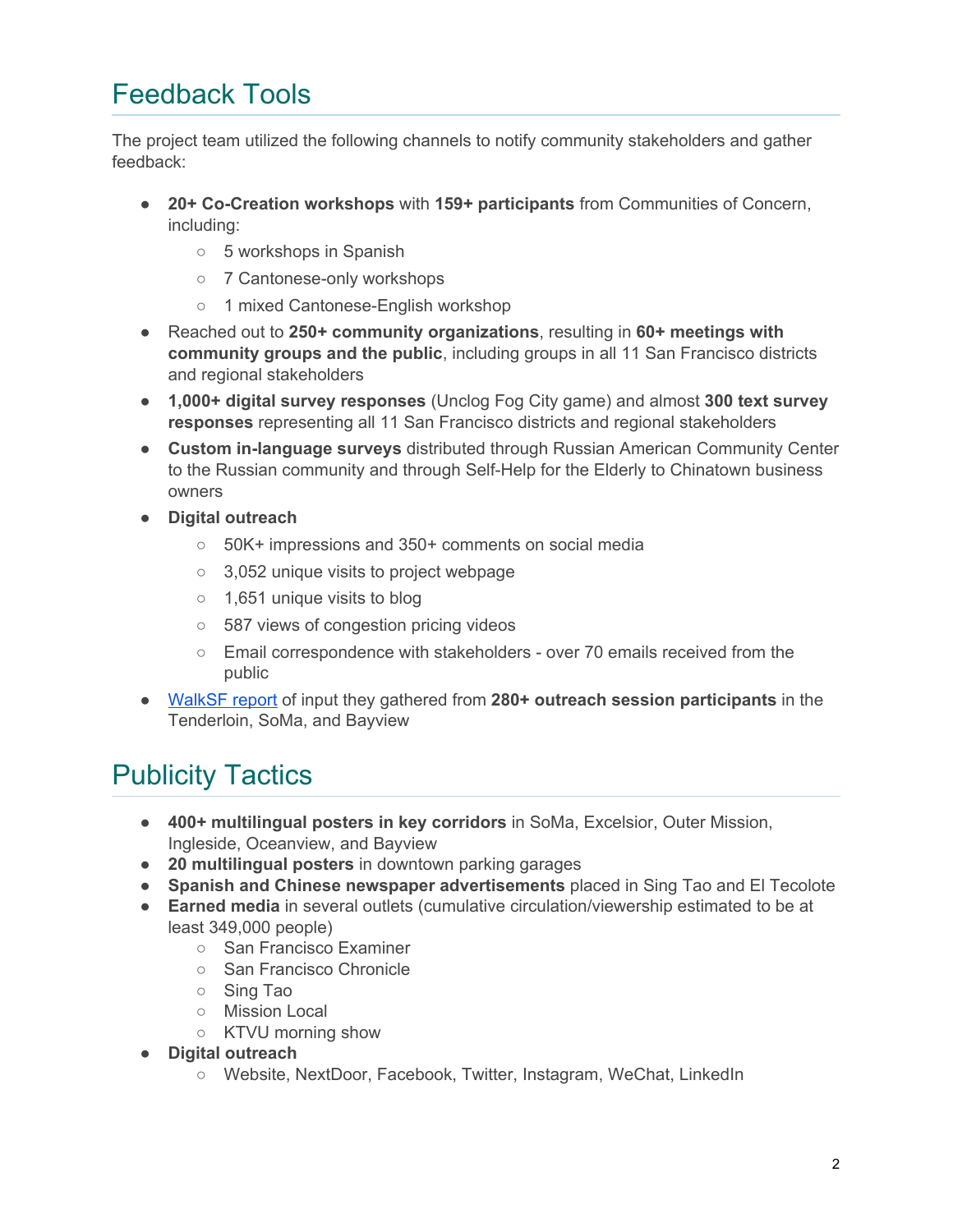# Summary Key Findings

# **Overall themes**

- **Input varied widely** on whether congestion pricing is a good idea, from very opposed to strong enthusiasm. For example, members of the Human Rights Commission Community Roundtable expressed strong opposition to the idea, due mostly to equity concerns. Meanwhile, members of Urban Environmentalists expressed strong support for the concept, noting its environmental and livability benefits. In general, the co-creation workshops and digital survey input channels, both of which allowed participants to design a recommended program while learning about the options and weighing tradeoffs themselves, resulted in higher levels of support for congestion pricing than other outreach methods that did not feature a strong co-design approach.
- The **most common concerns** included affordability for people with low and moderate incomes, existing challenges with public transit due to COVID-19, what the recovery from the pandemic and recession will look like, and effects on businesses.
- The **most popular benefits** included transit improvements and health and quality of life improvements for congested areas.
- **Income-based discounts and exemptions** for the congestion pricing fee and for public transit were a top priority.
- **Investment in transit was most popular** across all outreach formats, closely followed by pedestrian and bicycle safety upgrades.

# **Key findings from the neighborhood level**

- **Hayes Valley** residents wanted Octavia Blvd to be inside the boundary.
- **Mission Bay** stakeholders had varied opinions, some supportive and some not supportive of the congestion pricing and whether the neighborhood should be included in the zone.
- **Chinatown** stakeholders had widespread concerns about effects on equity and merchants as well as concerns about being inside the boundary.
- **Tenderloin** residents were interested in potential safety and transit benefits
- Neighborhoods near the border, such as **Potrero**, **Mission** and **Japantown** did not want the boundary to split their neighborhoods.
- **Bayview** residents had concerns about how to get downtown given the difficulty of public transit in southeast San Francisco.

# Limitations of Outreach

● **Regional outreach:** The Policy Advisory Committee strongly encouraged the project team to conduct thorough outreach to regional stakeholders, particularly those who have been displaced from San Francisco and have limited public transit options to access the city. About 35% of the text and online survey respondents live in the greater Bay Area region. However, the project team continues to work to establish relationships with equity-based regional partners for co-creation. Many regional stakeholders said that congestion pricing outreach is not a priority for them given that only a fraction of their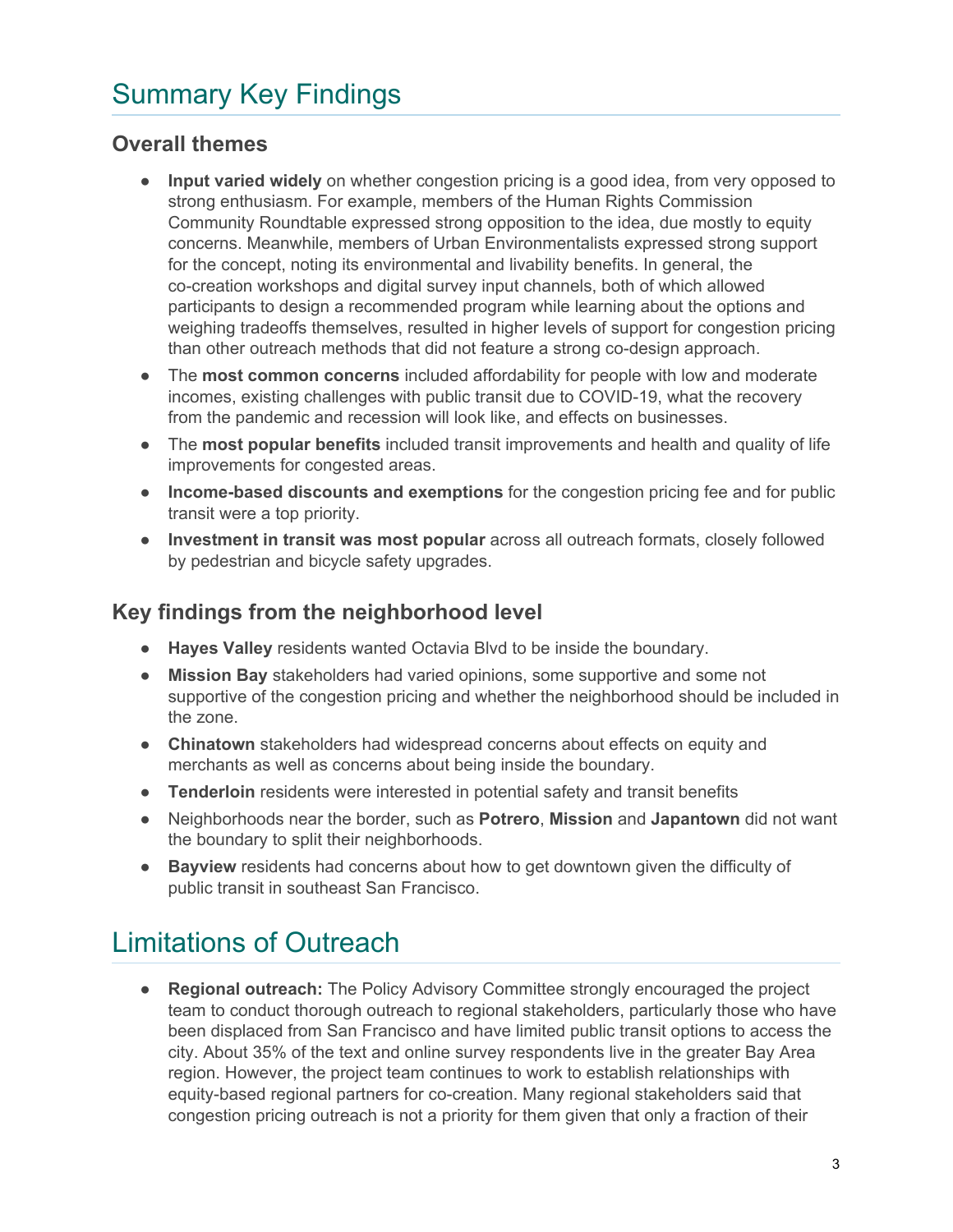communities regularly travel to San Francisco, and that staff are currently addressing other challenges facing their communities. For this reason, the project team has planned remote outreach workshops for late October. Rather than partnering with community organizations to co-host these workshops, the project team will host them and recruit participants through community organization networks and flyering.

● **Demographic breakdown of online survey respondents:** About half of respondents provided "optional" demographic information on the online survey. Of those who did complete the demographic information, the respondent breakdown differed from San Francisco's population, skewing more white and higher income. The project team focused much of its outreach strategy on co-creation workshops which focused on gathering in-depth feedback from low-income communities of color to ensure the study process included thorough feedback from historically underinvested communities.

# Key Findings from Co-Creation Workshops

# **Co-Creation Overview**

Central to the engagement strategy is a series of collaborative "co-creation" workshops held in partnership with organizations in historically underinvested communities. These workshops seek to build creative solutions through deep and accessible community engagement. The project team workshopped policy ideas with community members during the first series of workshops and will return to the community a second time to continue to iterate on policy ideas. Co-hosts and participants receive compensation for their time.

During the first phase of workshops for the study, participants engaged in a card game where they balanced tradeoffs to design a potential congestion pricing program. In small groups, participants chose from a set of discounts/exemptions and then a set of investments, each costing a number of "tokens." Participants then chose a peak period congestion fee which provides a number of tokens to pay for the other elements of their congestion pricing policy or could choose a "no fee" option and no discount or investment cards. Participants could iterate as needed to develop a balanced overall program. Although most sessions came to agreement on all the program elements, some were inconclusive with participants selecting discount and investment cards but not reaching agreement on the fee element to create a balanced program.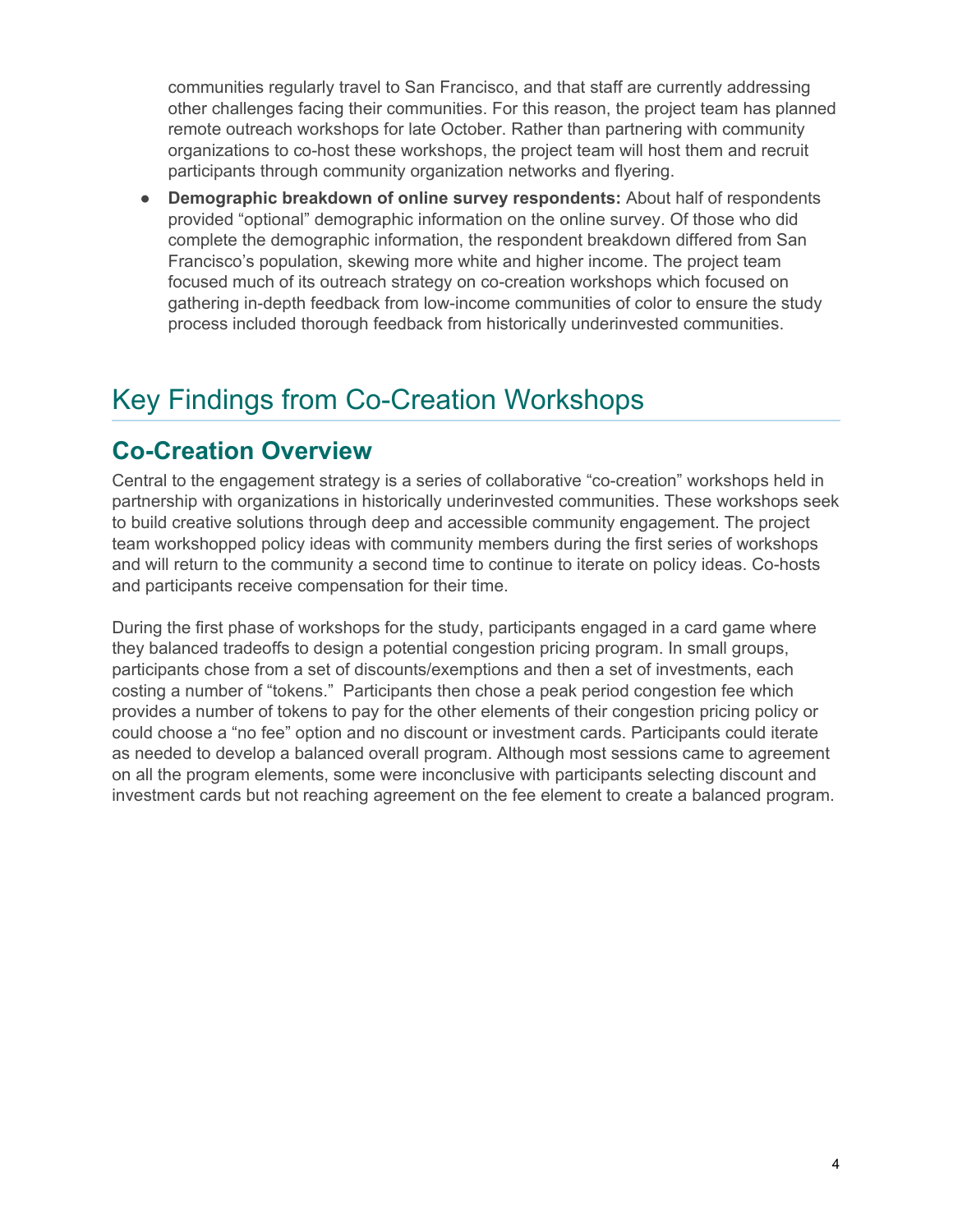

After the pandemic hit, the project team worked with co-hosts to develop a remote co-creation model where participants received physical workshop kits in the mail and joined a call or webinar with project staff to go through the workshop. Collaboration with household members was encouraged.

The project team made adjustments based on the needs of each community, including hosting workshops in-language and adjusting the timing to accommodate constraints in communities hard-hit by the pandemic. In some cases, organizational capacity constraints due to COVID meant the team needed to find a different co-host to work with a community.

Due to schedule changes in response to the pandemic, the components of the card game changed between spring 2020 when the project team initially launched outreach, and summer/fall 2020, when the project team had updated modeling information. For example, the summer/fall version of the game featured a one-way inbound fee instead of the two-way fee featured in the spring 2020 version of the game. These limitations are reflected in the analysis below.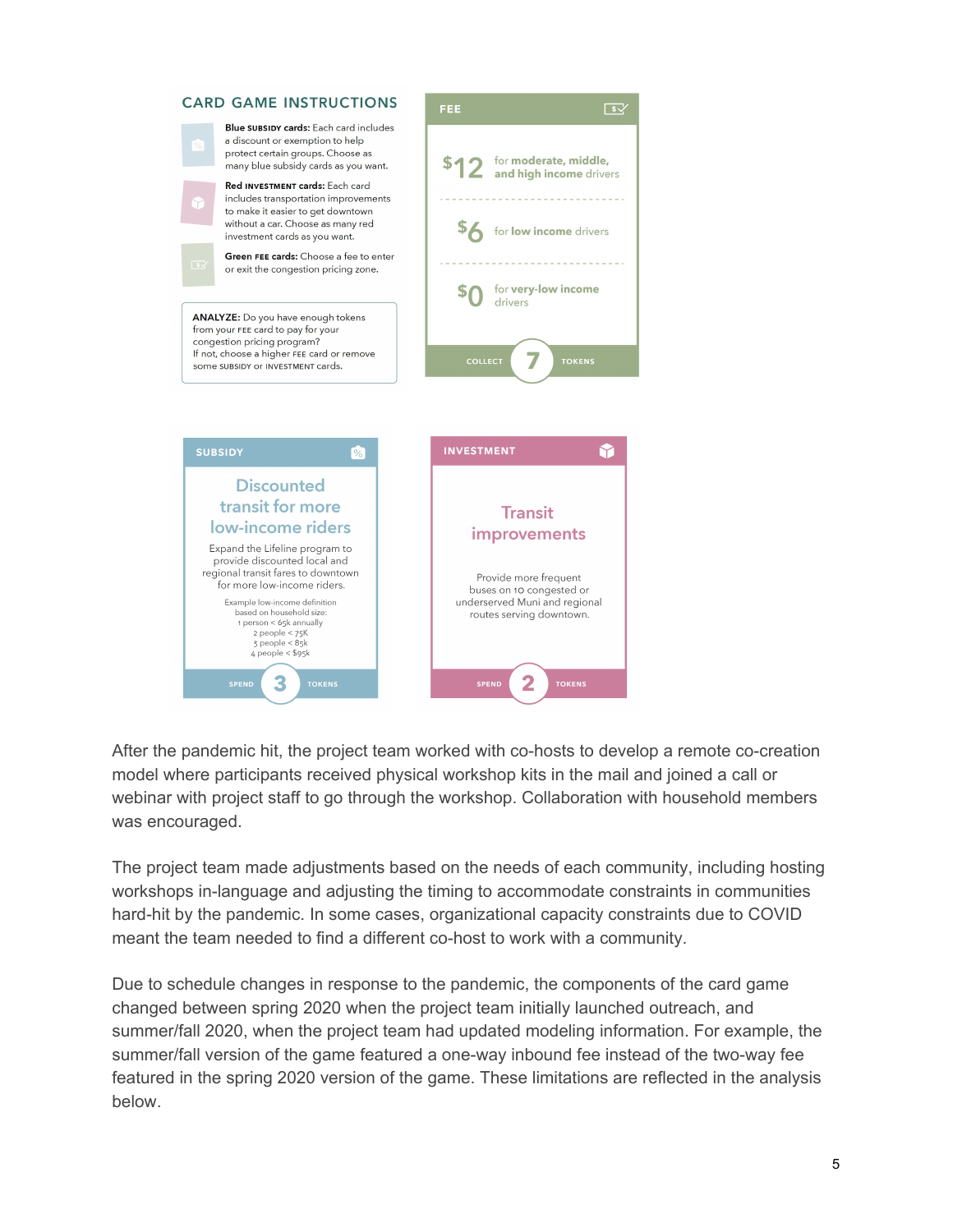The information represented here is synthesized from co-creation workshops from February to early October 2020. The planned upcoming regional workshops being hosted for those outside of San Francisco have not been incorporated into the findings yet.

| <b>Workshop Location</b>         | <b>Community Partner</b>                          | <b>Total Attendees</b> | <b>Languages Used</b>        |
|----------------------------------|---------------------------------------------------|------------------------|------------------------------|
| Bayview                          | <b>Young Community</b><br>Developers & APRISF     | 30                     | English                      |
| Chinatown                        | <b>Chinese Newcomers</b>                          | 17                     | <b>English and Cantonese</b> |
| Excelsior                        | <b>Excelsior Works!</b>                           | 27                     | Cantonese                    |
| Mission                          | <b>MEDA</b>                                       | 13                     | <b>English and Spanish</b>   |
| <b>Mission Bay</b>               | CCDC                                              | 20                     | English                      |
| Mixed                            | FLCentro & Senior and<br><b>Disability Action</b> | 15                     | English and Spanish          |
| SoMa                             | <b>BiSHoP</b>                                     | 3                      | English                      |
| Tenderloin                       | Central City SRO<br>Collaborative                 | 23                     | English and Spanish          |
| <b>Visitacion Valley</b>         | <b>APA Family Support</b><br>Services             | $\overline{4}$         | English                      |
| West Side (Richmond<br>+ Sunset) | Self-help for the Elderly                         | 7                      | Cantonese                    |
| Total                            |                                                   | 159                    |                              |

# **Participant Information**

# **Overall Themes**

**Theme 1:** San Francisco has an affordability crisis and study recommendations should prioritize advancing equity and affordability.

*People and small businesses in San Francisco struggle with affordability*

- Many participants are concerned about housing and overall unaffordability.
- Increased travel costs would further strain budgets for families, workers, and small businesses.
- Affordability was a common primary concern for congestion pricing; this may have been why 10 sessions (about 24% of all sessions) wanted no fee at all or very low fees for drivers (\$1-3)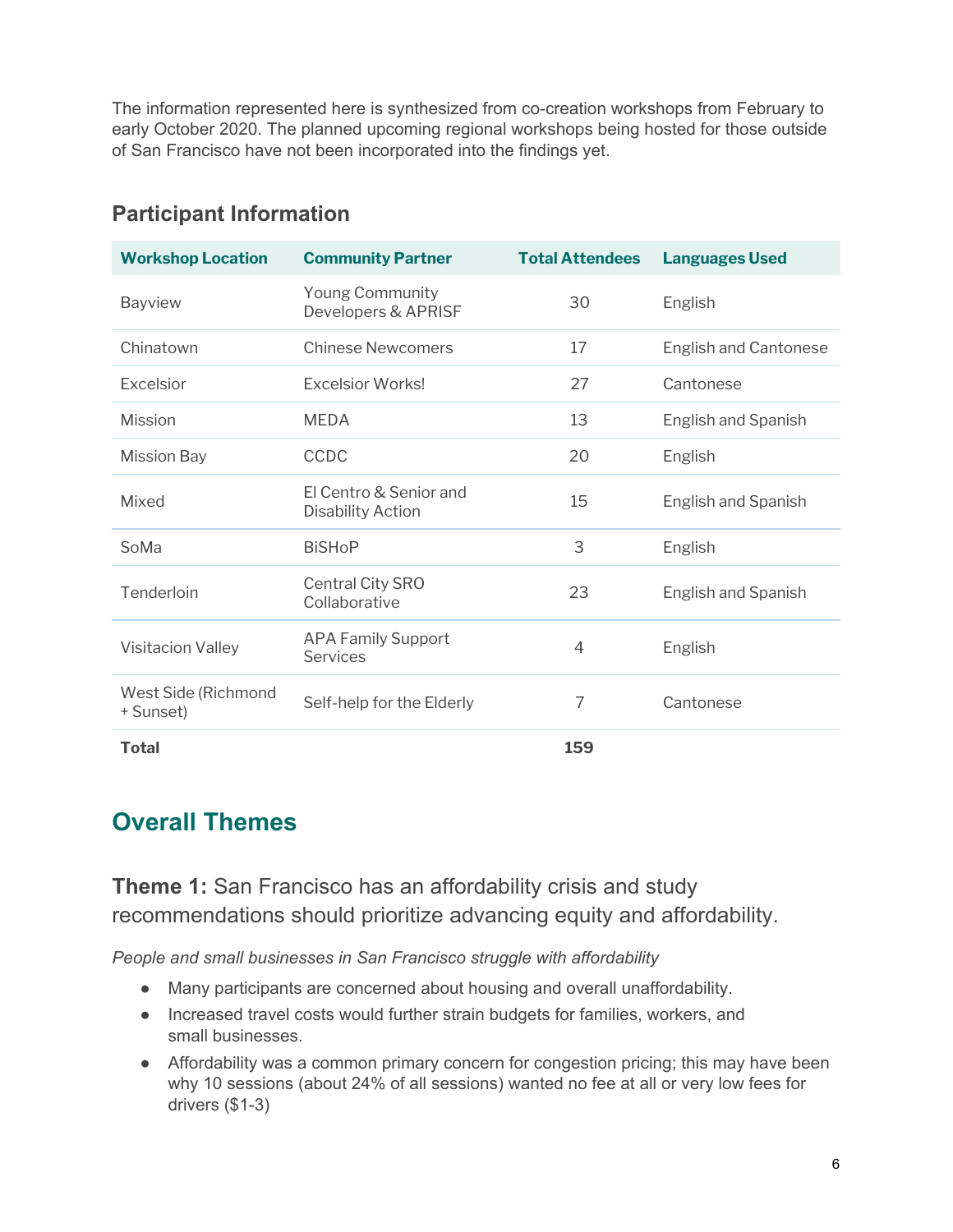*Participants overwhelmingly prioritized income-based discounts and exemptions over other types of discounts and exemptions.*

- Very-low- and low-income communities should be a top priority and protected from fee costs. Some participants said that everyone in both very-low and low-income categories should get a full exemption.
- The income levels should be expanded to help moderate-income individuals. Of note, there is a heavy impact on individuals who are right on the cusp of being able to receive income-based social services but still have to grapple with the high expenses of San Francisco.
- There are many implementation questions/concerns:
	- $\circ$  How would someone get the subsidy (in terms of process) and how would that eligibility be verified?
	- How can people easily get this subsidy without going through lots of hoops and hurdles?
	- $\circ$  How would the government prevent abuse of the system (i.e. someone using another person's low-income status pass)?
	- $\circ$  Just because a subsidy exists, it doesn't mean that everyone who qualifies would get it. Very-low to low-income individuals may not know about subsidy, be afraid to get it because it'll get counted as public charge, have language barriers, etc.

## *A majority of participants prioritized transit discounts*

- Many participants talked about how public transit is currently too expensive, and that it is actually cheaper to call an Uber/Lyft.
- Some participants brought up a need for seniors to be subsidized for transit, including those that may not be covered under means-based subsidy.

## *Some support for a discount for people with disabilities*

• Some participants prioritized this discount because it is difficult for people with disabilities to get around and they should not have to pay more.

## *Some support for a bridge toll discount*

- Though participants often supported this, usually they would prioritize income-based discounts and exemptions and public transit improvements over this discount.
- A small group of participants did choose this discount, and usually it was in consideration of workers who need to commute from the East Bay to get to San Francisco. They thought it would be too much for someone to pay both the bridge toll and congestion fee.

## *Some support for a resident discount*

- There is some support for a downtown resident-based subsidy because they felt the idea of paying the congestion fee to go in and out of the area they live in is "ridiculous."
- However, some people noted that if someone is a high-income resident, they should not get this discount.
- Some people went further to say that residents should be fully exempted from the fee.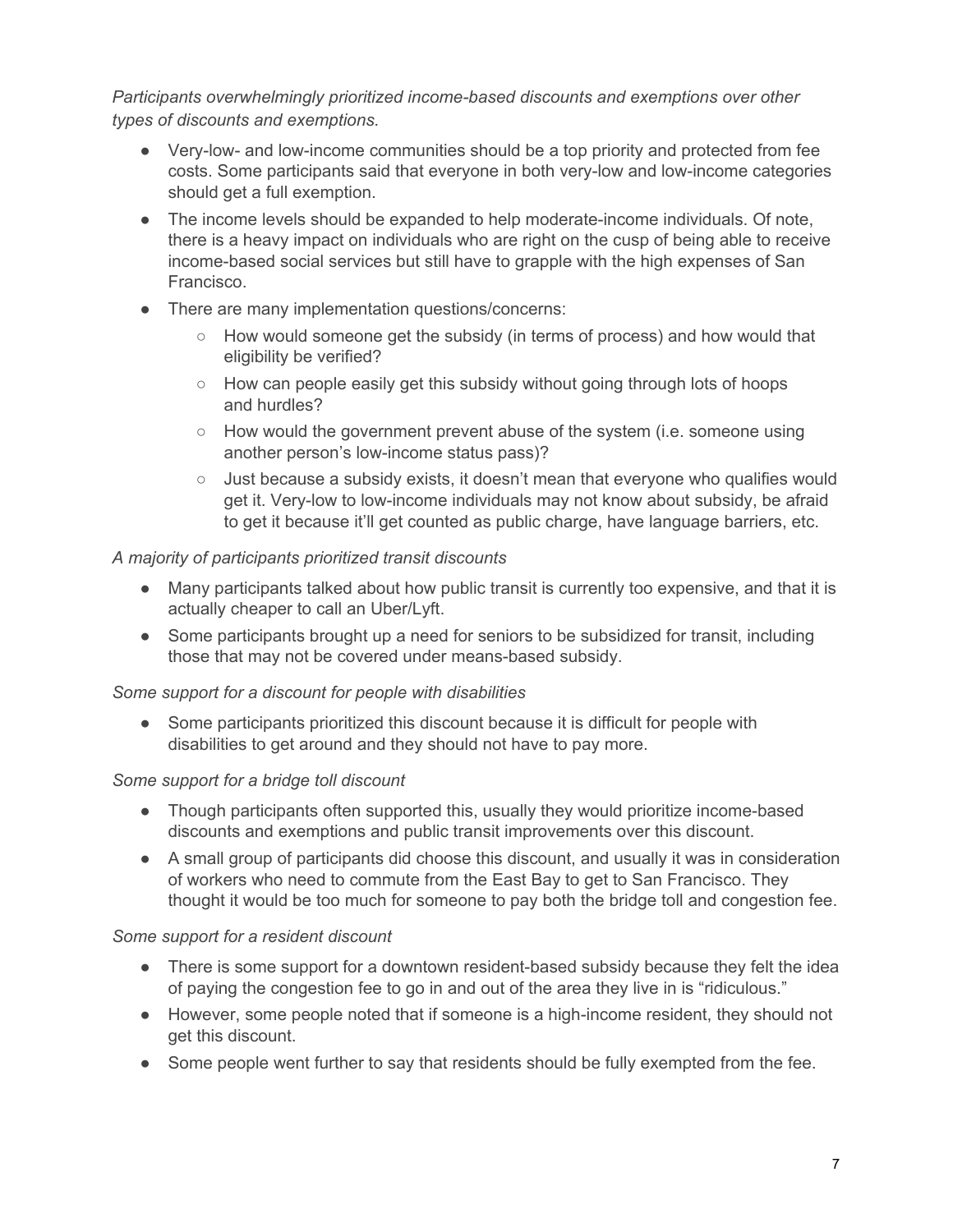#### *Some support for a daily cap*

• Some parent participants spoke strongly about the impact of congestion pricing on their childrens' needs (school drop offs and pickups multiple times a day, it's more convenient to drive, it's safer to drive with young kids, etc.). They think congestion pricing would be unfair given this.

### *Theme 1 take-aways for program design:*

**● Prioritize income-based discounts and exemptions while including other discount options in scenarios.**

**Theme 2:** Participants overwhelmingly prioritized public transit investments and emphasized the need for improvements to happen prior to a congestion fee.

*Participants want major improvements to transit*

- Improvement needs cited included:
	- More frequent and reliable service
	- Adding routes and stops
	- Safer and cleaner transit (less crime, fewer collisions, overcrowding)
	- More parking around transit hubs
	- Less crowding
	- Add different types of transit options (shuttles, pedicabs, bike shares)
- Some participants had questions around the future of transit given service cuts and usage due to COVID-19.
- Some participants emphasized the importance of improving transit before a congestion pricing is put in place, especially for neighborhoods like the Bayview. Some were skeptical about the government's ability to improve transit on a promised timeline based on past experiences with delayed transit improvement projects.

#### *Pedestrian and bicycle safety upgrades were the second highest priority investment*

- The majority of participants prioritized safety improvements, citing needs such as longer crosswalk times, dedicated signage, more bike lanes etc.
- Some participants don't feel safe on the streets because of poor behavior by some bicyclists, skateboarders, scooters, etc. and created their own investment card for pedestrian and bicycle safety education and law enforcers.

#### *Street repaving was popular*

- Nearly half of participants supported having roads repaved, citing currently poor conditions.
- Some participants noted that the construction associated with street repaving can itself cause congestion.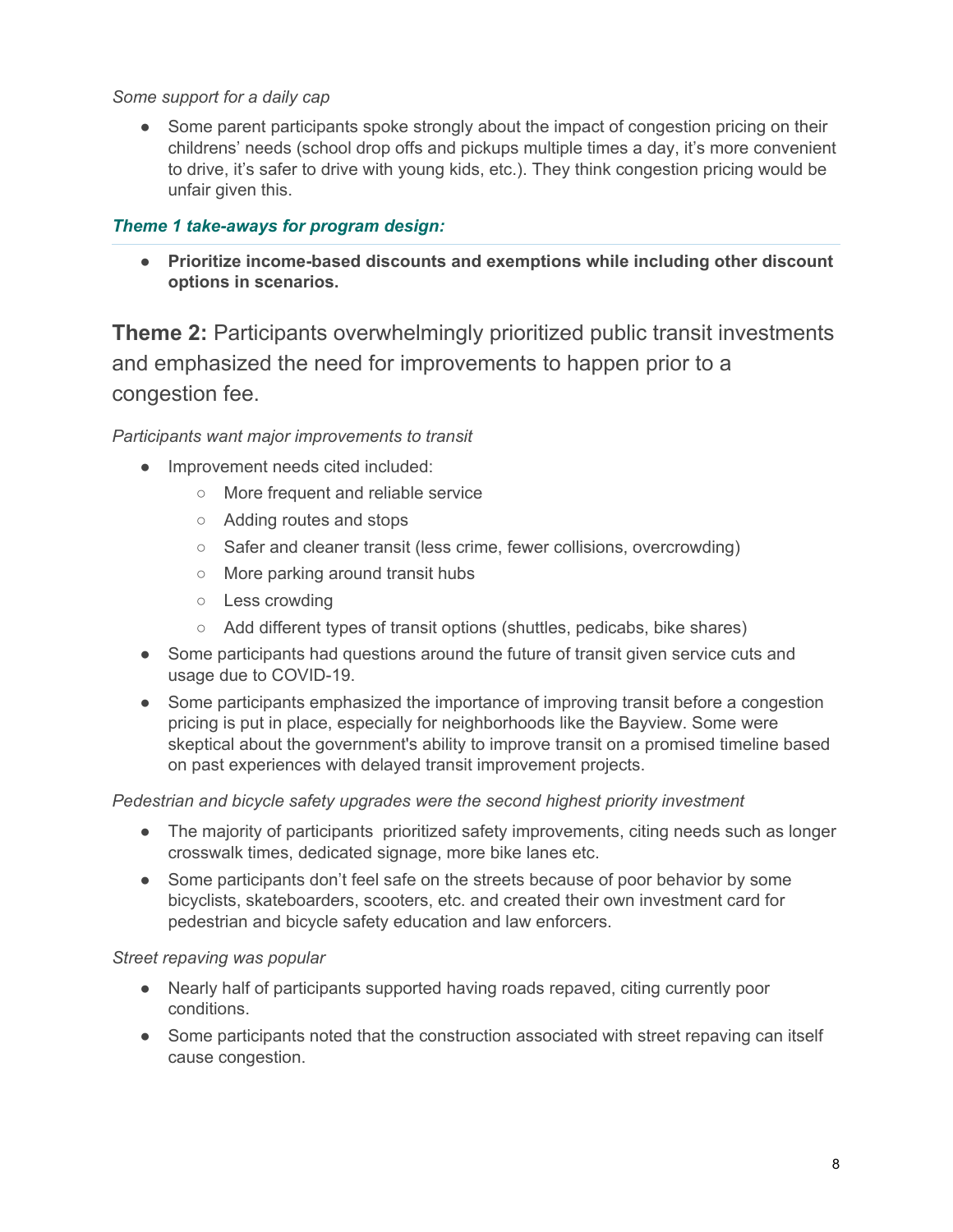*Transit ambassadors were popular*

- Many participants supported transit ambassadors, correlating this support with feelings of unsafety in San Francisco, specifically on transit systems.
- Some participants thought this idea was currently too vague and would like to see more detail about how this would actually help increase safety on transit use.

*There was interest in school buses and general education investments*

- Some participants wanted increased school buses so that their children could have more options to get to school.
- Beyond school buses, there was also a pattern of participants creating broader school/education investments, such as funding for after school youth programs, funding for school supplies, or special bus tickets for students to go to downtown museums for learning.

*There was interest in improved paratransit and improved disability accommodations overall*

- A number of participants spoke about the importance of having improved paratransit options for people with disabilities so that it is easier for them to get around.
- In addition to paratransit shuttles, some advocated for better disability accommodations overall, especially on buses and in Uber/Lyfts.

# *Theme 2 take-aways for program design:*

**● Prioritize investment funds for transit and safety improvements and consider other investment ideas depending on funding available.**

**Theme 3:** Most co-creation participants chose a fee level of at least \$10, provided it would fund a package of discounts and investments.

- Of the 42 sessions<sup>1</sup> conducted, 32 sessions (about 76%) decided on a fee of at least \$10, while the remaining 10 sessions (about 24%) wanted no fee at all or very low fees for drivers (\$1-3). Of these, 6 sessions decided on "no fee" (meaning no congestion pricing), 3 sessions decided on very low fees of \$1-3, and 1 session decided on no fee to drivers while passing on the fee to companies.
- The average group selected two discounts and three investments as part of its proposed policy. For example, a group who selected a \$12/6/0 fee structure would do so in tandem with 3 investments such as transit improvements, bike and pedestrian safety upgrades, and school buses, and 2 discounts and exemptions such as free transit for very-low income riders, and discounted transit for more low-income riders.

## *Theme 3 take-aways for program design:*

**● The fee levels selected by most participants were close to the range under consideration for the study.**

 $1$  A "session" is defined as a breakout session within a co-creation workshop. Participants in each breakout session tried to reach agreement on a proposed program package.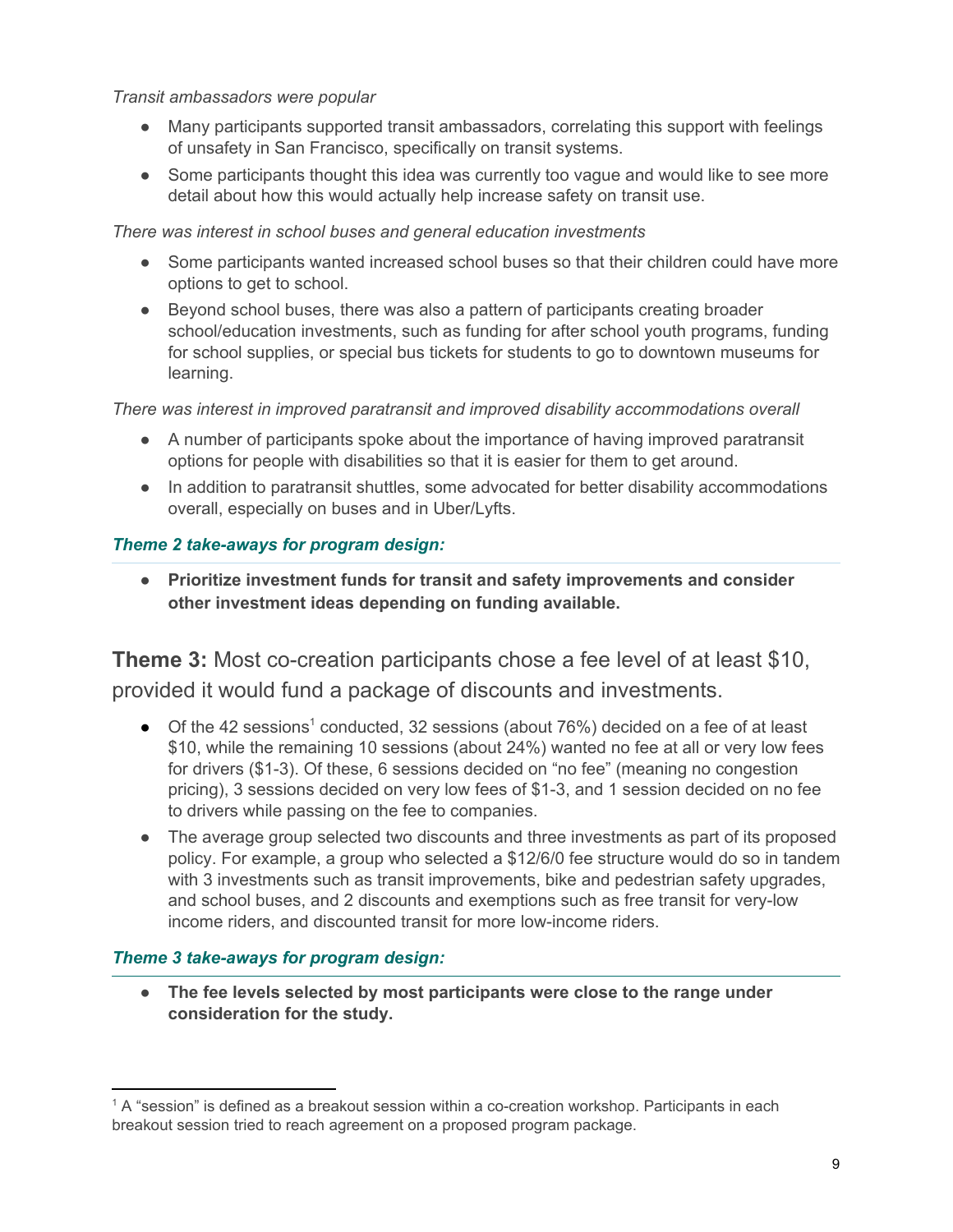**● The final policy recommendation should consider how many investments and other benefits the fee can fund, and if there are enough benefits funded given the community's expectations for revenue usage.**

**Theme 4:** Uber and Lyft should pay their fair share.

- Strong participant sentiments that ride-hail services (Lyft and Uber) are a major cause of congestion.
- Some participants went beyond ride-hail companies and named other tech companies and major corporations as responsible for helping address the congestion problem that they have disproportionately contributed to.
- Participants' attitudes toward Lyft and Uber drivers were mixed. There was some concern about Lyft and Uber passing any potential increase in their expenses to drivers or riders. Some participants cited drivers as also low-income community members, so it would be unfair for expenses to get passed to them. Some participants didn't like the congestion that ride-hail caused while others benefit from these services to get around the city.

# *Theme 4 take-aways for program design:*

- **● Include fees for ride-hail users to ensure their congestion impacts are addressed, while also maintaining affordability for those who have limited resources and rely on these services for their transportation needs.**
- **● Pair a congestion pricing program with employer-based transportation demand strategies.**

# **Theme 5:** The current state of our streets is unacceptable.

*It's not safe*

- Participants are concerned about being able to move about safely on streets, ranging from fear of traffic collisions to seeing drugs and alcohol usage in public.
- Public transit doesn't necessarily feel safe either, with participants citing regular fights and pickpocketing that happens in those settings.
- Participants also want their city to be cleaner in terms of the environment and the air.
- Some participants talked about police violence they've experienced in San Francisco.
- Some small business owners talked about their stores being robbed.

## *There is a lot of congestion*

- Participants generally agree that there is a lot of congestion both getting in/out of the city and within the city. They would like to see less congestion in San Francisco.
- Small business owners talked about the difficulty congestion causes for their businesses, which are already hurting. They spoke particularly in terms of difficulty for deliveries and congestion being a deterrent for potential customers to come into the city.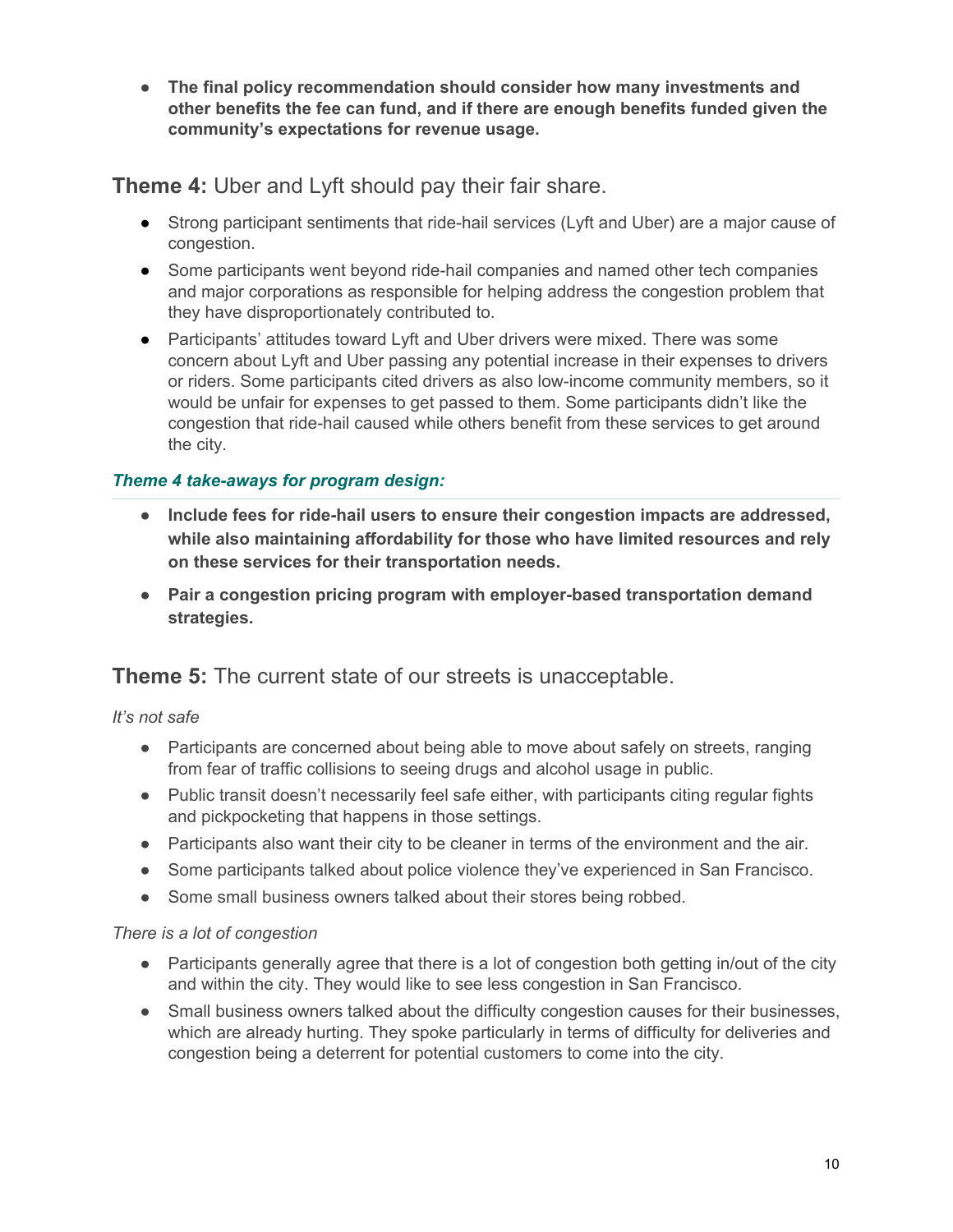*The government isn't helping as much*

- Many participants talked about distrust in government and past harms that government has caused.
- Many participants talked about their lack of faith in government's follow-through in creating positive change, including street pavement in poor condition and long delays in Central Subway construction.
- Participants named the needs for transparency and fairness as values to build trust with the government.

## *Theme 5 take-aways for program design:*

- **Include improvements in investment proposals that would improve safety and perceptions of safety, such as bicycle and pedestrian safety measures and transit ambassadors.**
- **● Continue to include robust community engagement as the program planning and design process continues.**

**Theme 6:** A number of participants proposed revising and contracting the zone boundaries.

- Some participants thought that only the most congested traffic streets should be in the zone, but not the entirety of the map itself.
- Participants from the Mission didn't want the zone boundary to split the neighborhood and wanted the boundary to be moved north closer to the Central Freeway.
- Some participants were concerned that the zone would push traffic to the borders and negatively impact adjacent underinvested communities.
- Chinatown had significant concerns about being in the zone, with the sentiment that it would negatively affect equity and merchants.
- Some participants from underinvested neighborhoods on the outskirts of San Francisco, like the Bayview, felt that they would be disproportionately affected by a large zone because currently they are forced to go into the downtown area to get basic services, groceries, etc. Residents had concerns about how to get downtown given the difficulty of public transit in southeast San Francisco.

## *Theme 6 take-aways for program design:*

● **The zone boundaries should be adjusted to still include the most congested areas and ensure overall program viability, but with more sensitivity to individual neighborhood boundaries.**

**Theme 7:** The co-creation process sparked new ideas and highlighted unique concerns from community members.

*Idea: Add a positive reinforcement/reward component suggestions included:*

● Point system for riding public transit that gives free congestion pricing passes.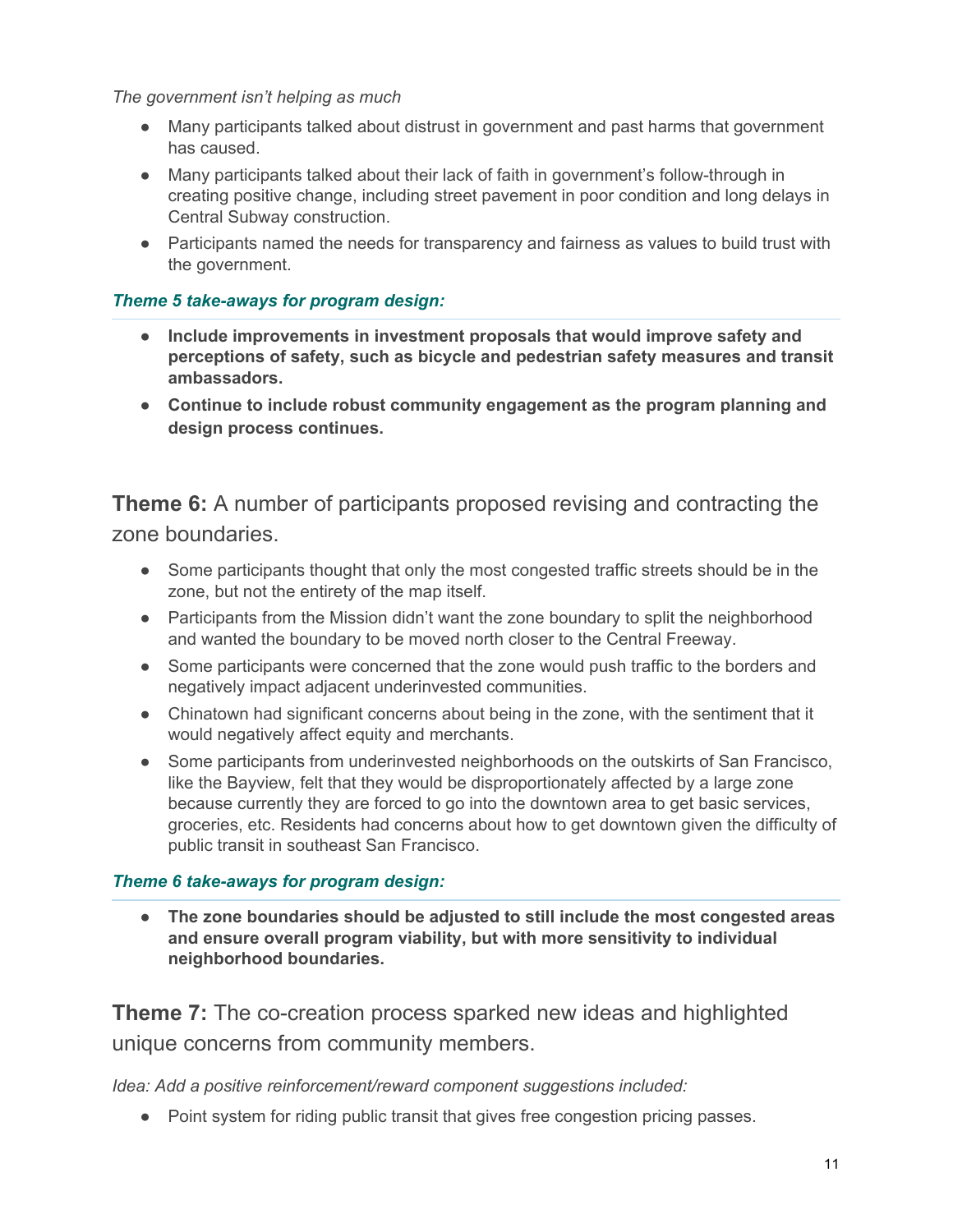- Community service in exchange for free transit/congestion pricing options (especially for low-income people who can't afford congestion pricing).
- Exemptions for other transport options, i.e. motorcycles, electric cars.
- Monthly passes vs. per ride purchases that can reduce overall fee.

*Idea: Worker-based/distance-based discounts and exemptions*

• Some participants thought someone commuting for work to downtown should have discounts and exemptions or the cost could be directed to employers, particularly for San Francisco residents (i.e. Bayview) and East Bay commuters.

*Idea: Invest in traffic control officers*

● A small number of participants wanted more traffic directors who can enforce traffic rules and help move traffic along during congested times.

*Concern: Some participants said there should be special consideration for seniors and college/graduate students who may not be protected enough by the means-based discounts.*

*Concern: A small number of participants had mixed feelings about congestion pricing and tourism. Some worried that congestion pricing would have a negative impact on tourism while some thought tourists should be charged a higher congestion fee.*

#### *Theme 7 take-aways for program design:*

- **● Consider pairing other incentives and transportation demand management strategies with a congestion pricing program, including for tourists**
- **● Consider additional parking and traffic control officers as a potential investment with program revenue**
- **● Continue to consider other ideas participants suggest as program design evolves**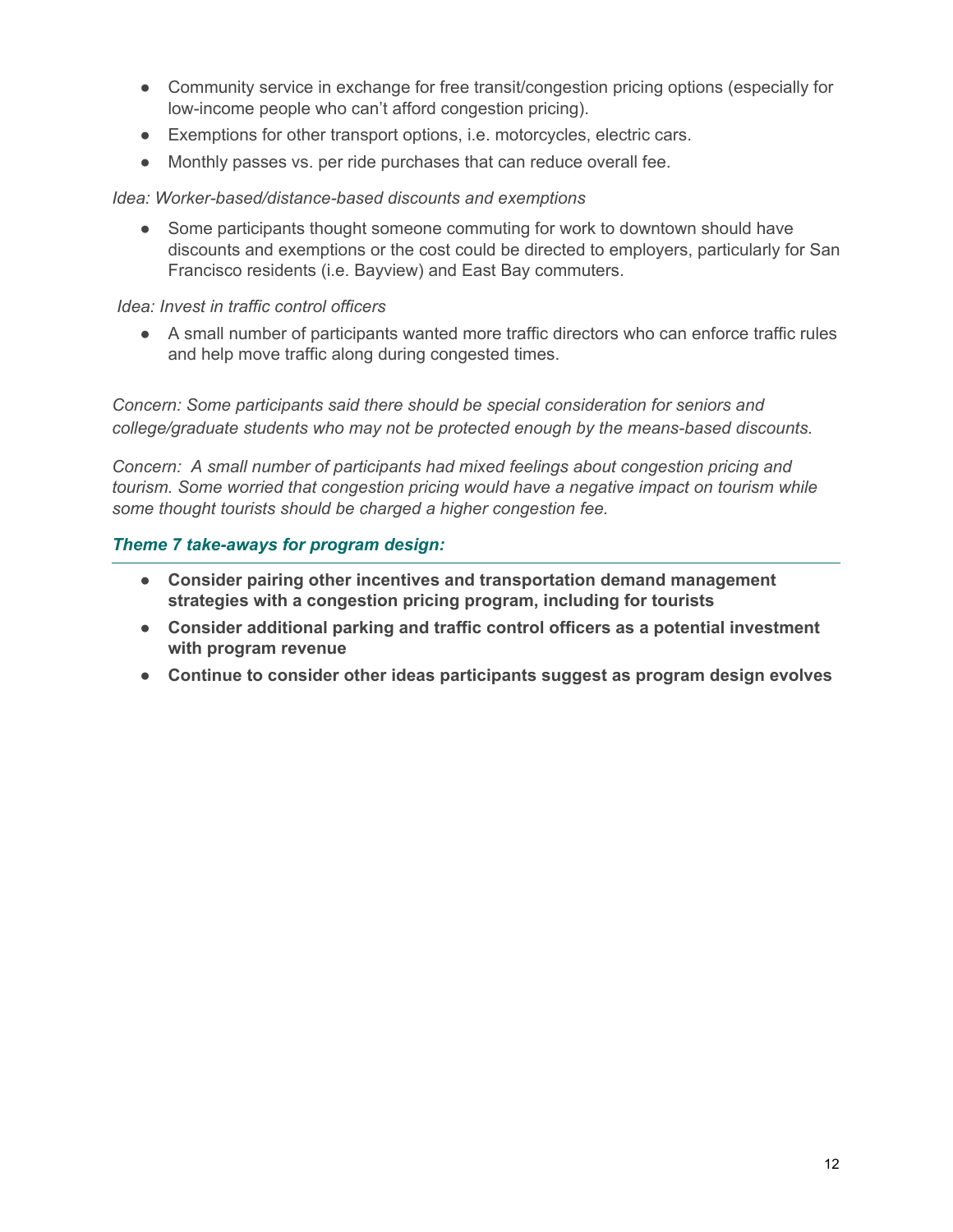# Co-Creation Quantitative Data<sup>2</sup>

#### **Overall Fees Chosen**

|                          | <b>Regular Fee</b> | <b>Low Income</b> | <b>Very Low Income</b> |
|--------------------------|--------------------|-------------------|------------------------|
| Average                  | \$10.12            | \$4.83            | \$1.83                 |
| Median                   | \$12.00            | \$6.00            | \$0.00                 |
| Most Common<br>Selection | \$12.00            | \$6.00            | \$0.00                 |

#### **Average Fee By Neighborhood (n=number of breakout sessions per neighborhood)**

|                                | <b>Regular Fee</b> | Low Income                | <b>Very Low Income</b> |
|--------------------------------|--------------------|---------------------------|------------------------|
| Bayview (n=7)                  | \$12.33            | \$2.00                    | \$0.00                 |
| Chinatown (n=4)                | \$3.00             | \$1.50                    | \$0.00                 |
| Excelsior (n=6)                | \$7.33             | Information not available |                        |
| Mission ( $n=6$ )              | \$12.29            | \$6.14                    | \$2.86                 |
| <b>Mission Bay (n=4)</b>       | \$15.00            | \$8.00                    | \$4.40                 |
| Mixed - El Centro (n=2)        | \$12.00            | \$6.00                    | \$0.00                 |
| Mixed - $SDA$ (n=2)            | \$6.00             | \$3.00                    | \$0.00                 |
| SoMa $(n=2)$                   | \$20.00            | Information not available |                        |
| Tenderloin (n=6)               | \$9.67             | Information not available |                        |
| <b>Visitacion Valley (n=1)</b> | \$12.00            | Information not available |                        |
| West Side (n=2)                | \$1.50             | \$0.00                    | \$0.00                 |

2

*Co-creation data analysis limitations:*

- *1. The findings and themes in this document do not include the last remaining co-creation workshops which took place after 10/2/2020, which includes workshops for those in Oakland, Richmond, etc.*
- *2. Data set is inconsistent between the spring 2020 and summer/fall 2020 game versions and across workshops, which means some information is not available. For example the income discount card options changed between the spring 2020 and summer/fall 2020 game versions the earlier version did not group income-based discounts with overall fee levels or distinguish between the low- and very-low income categories.*
- *3. Variations across the number of co-creations facilitated at each neighborhood means that neighborhoods with more workshops will have their results represented more heavily.*
- *4. Notes and workshop reporting were taken in varying formats, which may affect data representation and interpretation for results.*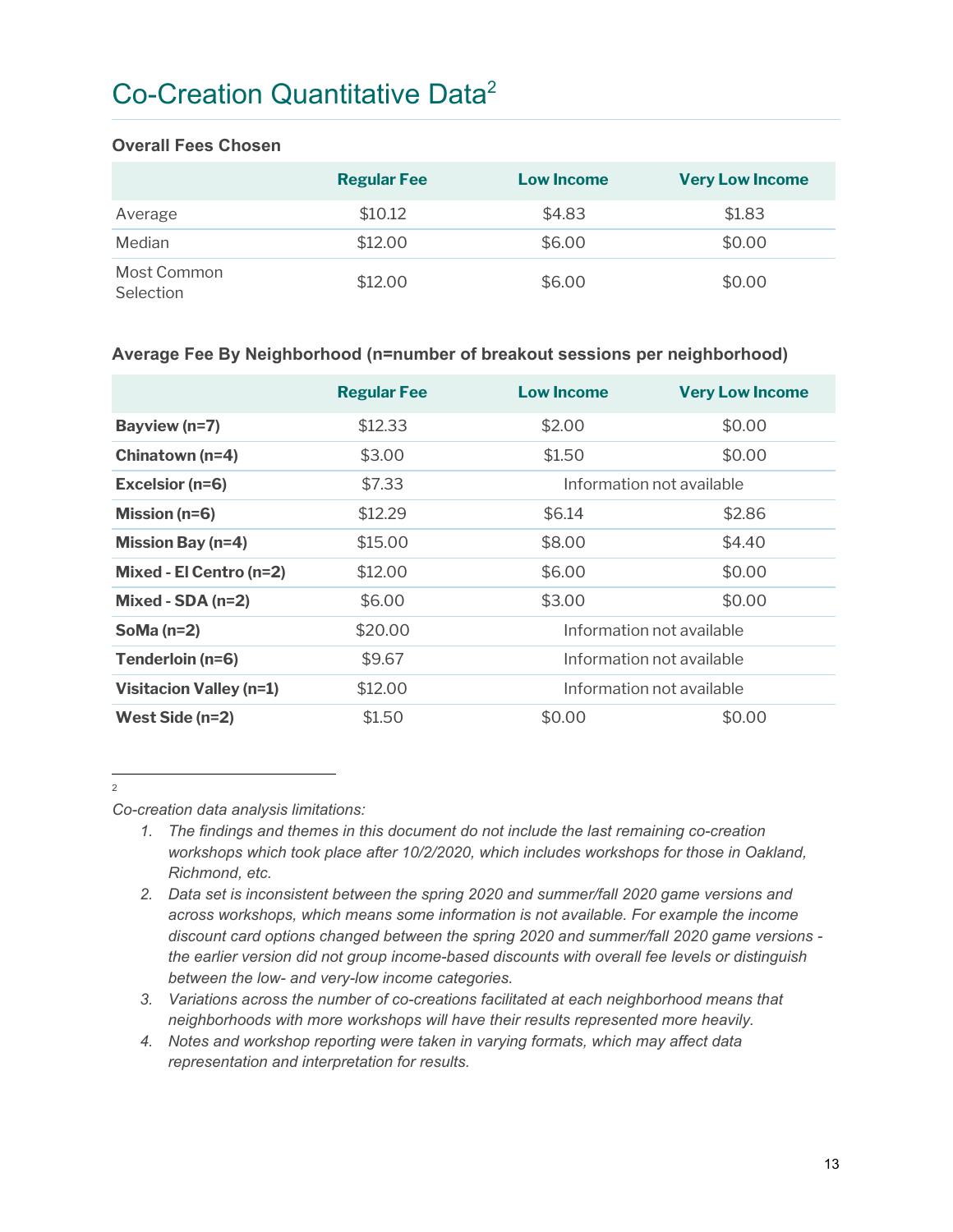| <b>Type</b>           | <b>Neighborhood</b>                                          | <b>Card Selected</b> | # of Times % of Groups Who<br><b>Selected Card</b> |
|-----------------------|--------------------------------------------------------------|----------------------|----------------------------------------------------|
| <b>Discount Cards</b> | Free transit for very low-income riders                      | 24                   | 59%                                                |
|                       | Discounted transit for more<br>low-income riders             | 21                   | 51%                                                |
|                       | Bridge toll-payer discount                                   | 14                   | 34%                                                |
|                       | Drivers with disabilities discounts                          | 14                   | 34%                                                |
|                       | Create Your Own                                              | 14                   | 34%                                                |
|                       | Maximum daily charge                                         | 8                    | 20%                                                |
| Investment<br>Cards   | Transit improvements                                         | 27                   | 66%                                                |
|                       | Pedestrian and bicycle safety upgrades                       | 21                   | 51%                                                |
|                       | Street repaving                                              | 19                   | 46%                                                |
|                       | Transit ambassadors                                          | 18                   | 44%                                                |
|                       | Add school buses                                             | 15                   | 37%                                                |
|                       | Create Your Own                                              | 11                   | 27%                                                |
|                       | <b>Improved Paratransit</b>                                  | 8                    | 20%                                                |
| Old Fee cards         | \$4 peek period fee                                          | 6                    | 15%                                                |
|                       | \$6 peek period fee                                          | 5                    | 12%                                                |
|                       | \$5 peek period fee                                          | $\overline{2}$       | 5%                                                 |
|                       | Apply the fee to drive within the<br>congestion pricing zone | $\overline{2}$       | 5%                                                 |
| <b>New Fee Cards</b>  | \$12/\$6/\$0                                                 | $\overline{7}$       | 17%                                                |
|                       | No Fee                                                       | 5                    | 12%                                                |
|                       | \$10/\$5/\$5                                                 | 3                    | 7%                                                 |
|                       | \$14/\$7/\$0                                                 | $\overline{2}$       | 5%                                                 |
| <b>Both</b>           | Create Your Own                                              | 15                   | 37%                                                |

# **Discounts, Investments, and Fee Overall Popularity**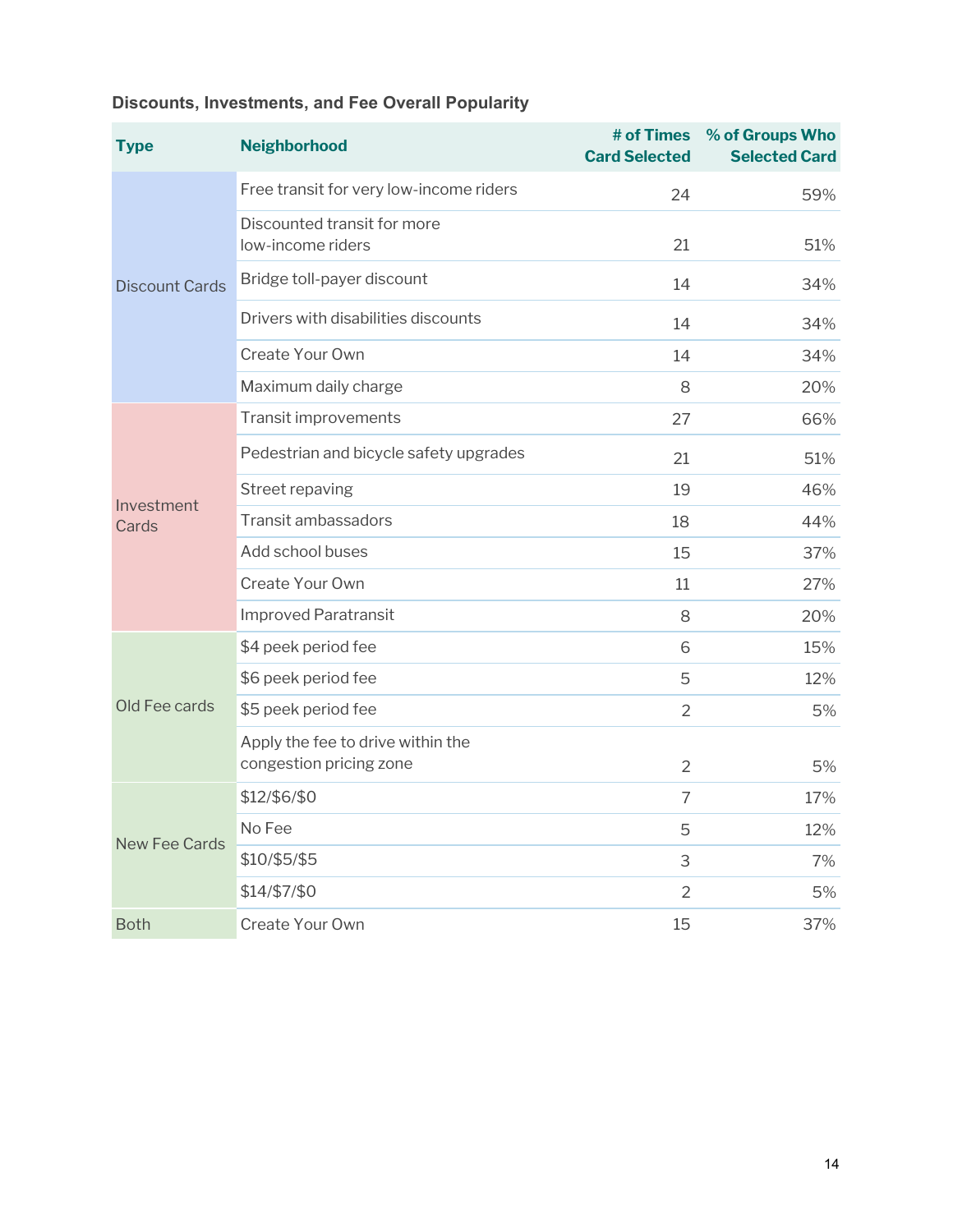# **Discounts + Exemptions**

#### **Income-based Discounts:**

- Income-based discounts and exemptions were the top discount priority across all outreach channels.
- 37% of digital survey respondents prioritized free transit for very low-income (Lifeline) travelers – this was the top selection; 27% of survey respondents wanted discounted transit for more low-income riders. The digital survey included income-based congestion fee discounts in packages with the fee option levels.
- Income-based discounts were nearly universally prioritized in community presentations.
- Comments received via the text based survey, community presentations, social media, and email correspondence showed significant concern for low- and moderate-income people having to pay a fee.

#### **Disability Discount:**

- Discounts for drivers with disabilities was the next most popular discount in the digital survey (29%) after income-based discounts.
- Some text survey respondents and social media comments also said that discounts for disabled drivers were important.

#### **Bridge Toll-payer Discount:**

- About one in seven digital survey respondents selected a bridge toll-payer discount. Non-San Francisco participants were more likely to choose the bridge toll discount (20%) compared to 11% of San Francisco respondents.
- Some text survey respondents were in favor of a bridge toll discount, which often correlated with concern about low-income commuters.
- Participants in community presentations expressed frustration that congestion related to eastbound on-ramps to the Bay Bridge had returned – some noted that the bridge toll alone wasn't enough of a deterrent to driving to eliminate ramp-related congestion.

## **Resident Discount:**

- Overall, approximately one in four digital survey respondents favored discounts for zone residents. One in three Eastside residents favored a discount for those in the zone.
- Digital and text survey participants expressed concern for low income residents of the zone in their comments.
- A number of social media commenters noted that they would only support a plan that offered a discount to zone residents.

## **Daily Toll Cap:**

- A maximum daily charge was the least popular discount/exemption among digital survey participants, with only approximately one in ten selecting it, even among Eastside residents.
- The unique needs of parents were cited in open-ended comments across outreach channels, with a number of participants citing that parents may/do make multiple car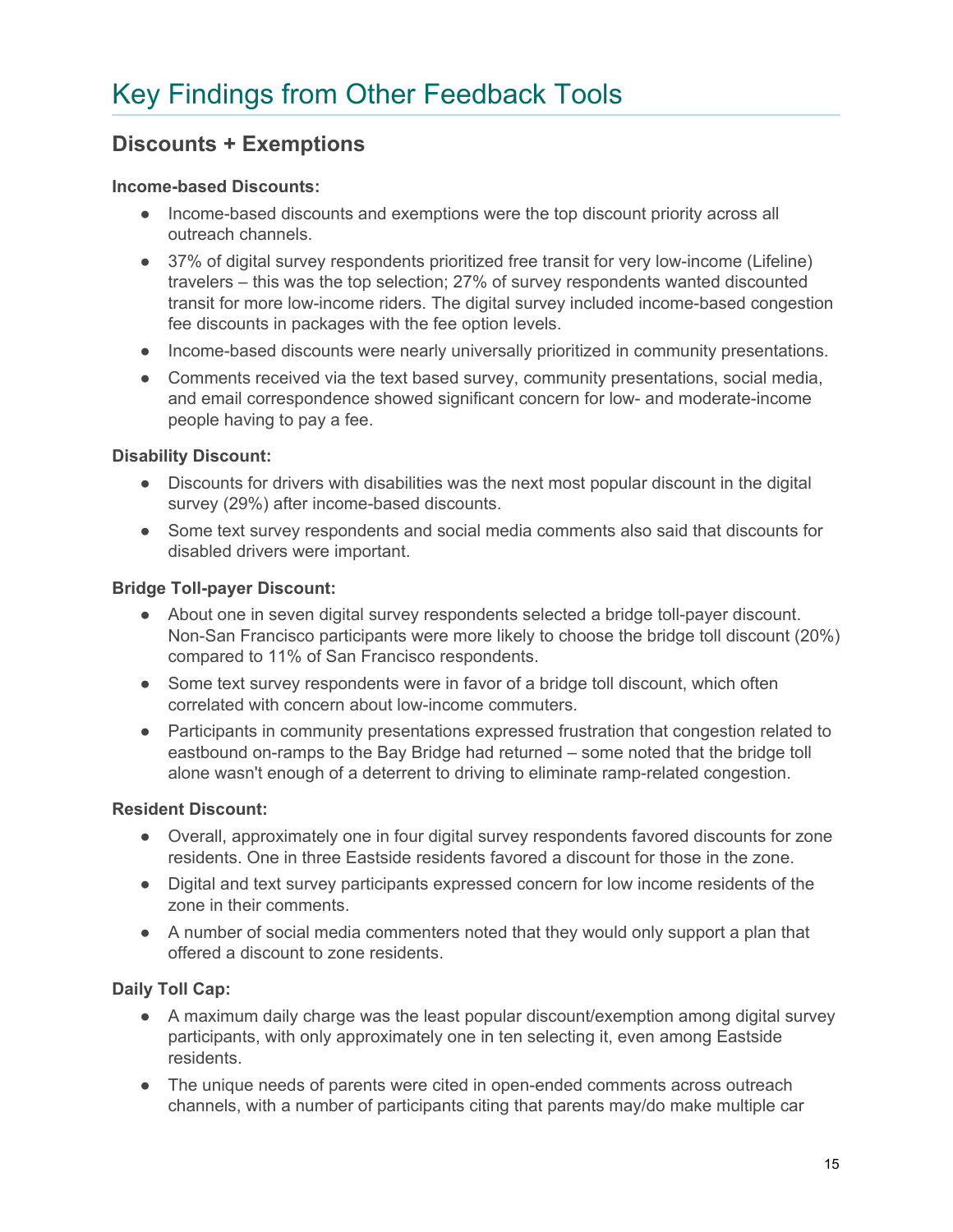trips a day in/out of zone. However, participants did not necessarily link this travel pattern to a maximum daily charge.

## *Discount and exemption take-aways for program design:*

**● Prioritize income-based discounts and exemptions while including other discount options in scenarios.**

# **Investments**

#### **Transit Improvements**

- Transit improvements were the most popular investment choice across outreach channels. Two out of three digital survey respondents (67%) chose transit improvements as an investment. Two out of three text respondents cited transit improvements as a top investment choice.
- Participants in community presentations frequently referenced making Muni free/cheaper, more accessible to seniors/parents, and less crowded. Community presentation attendees also cited better regional transit as a priority.
- A number of open-ended comments in the text survey as well as on social media expressed concern that without transit improvements, congestion pricing would create additional challenges for those traveling downtown.
- Commenters on social media expressed concern about trying to shift more people to transit, given recent service reductions due to COVID-19.

### **Bicycle and Pedestrian Improvements**

- Bicycle and pedestrian improvements were a close second to transit improvements for the most popular investment choice across outreach channels. 61% of digital survey respondents prioritized bicycle and pedestrian safety upgrades.
- Safety was a recurring theme in open-ended comments on the text surveys and in social media.

## **Improved Paratransit**

● Approximately one in four digital survey respondents prioritized investment in improved paratransit.

## **Transit Ambassadors**

- Approximately one in four digital survey participants selected transit ambassadors as an investment.
- Participants in community presentations, the text survey, and on social media noted a desire for Muni to be made more safe, often in the context of making it more accessible to parents, seniors, and people with disabilities.

## **Street Repaving**

● Approximately one in four digital survey participants (24%) selected street repaving as an investment but wasn't frequently mentioned through other outreach channels.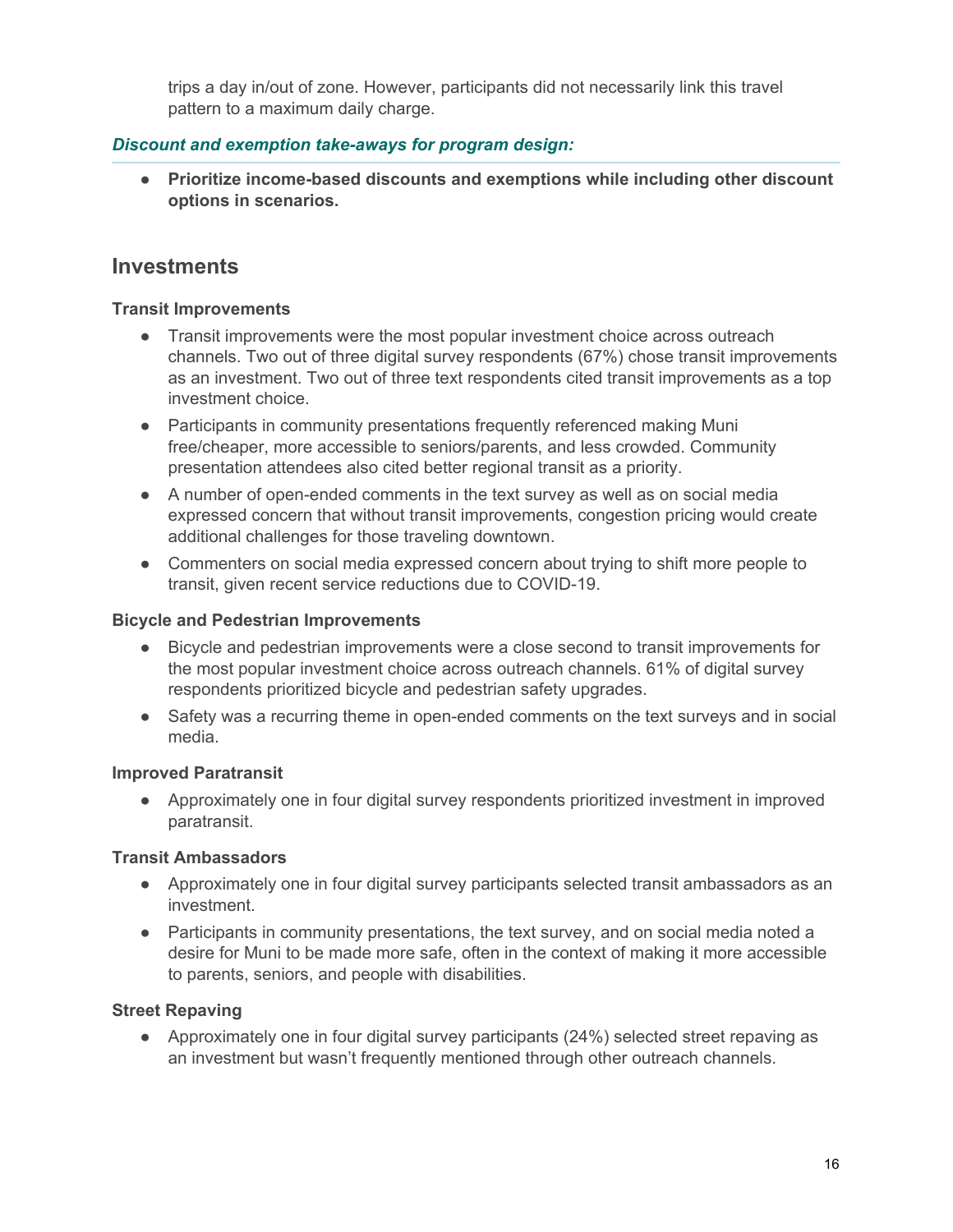#### **Additional School Buses**

• Survey comments and participants in community presentations voiced concerns about school transportation, but school buses were not prioritized as much as other investments by those who took the digital survey.

### *Investment take-aways for program design:*

**● Prioritize investment funds for transit and safety improvements and consider other investment ideas depending on funding available.**

# **Pricing by Vehicle Type**

● Many participants in community presentations and social media commenters cited the impact that Lyft and Uber have had on congestion in San Francisco and voiced concerns that Lyft and Uber should pay their fair share.

## *Pricing by vehicle type take-aways for program design:*

**● Include fees for ride-hail users to ensure their congestion impacts are addressed, while also maintaining affordability for those who have limited resources and rely on these services for their transportation needs.**

# **Overall Fee Levels**

- For those who engaged in the congestion pricing game via the digital survey, 44% preferred a \$14 fee, 27% selected a \$12 fee, 19% selected a \$10 fee, and 8% chose "no fee."
- However, nearly three out of four text respondents expressed opposition to the idea of a fee.
- Participants who provided social media comments frequently voiced their concern over any additional fees, particularly for low-income drivers.

## *Fee level take-aways for program design:*

- **● Overall, most survey participants selected one of the fee level options under consideration for the study, particularly when providing feedback in the context of selecting an overall balanced package of discounts/exemptions, investments, and fees.**
- **● The final policy recommendation should consider how many investments and other benefits the fee can fund, and if there are enough benefits funded given the community's expectations for revenue usage.**

# **Boundary**

- Open-ended comments received across outreach channels frequently described the congestion pricing zone being too large.
- Those who participated in public meetings had a variety of responses to the geography